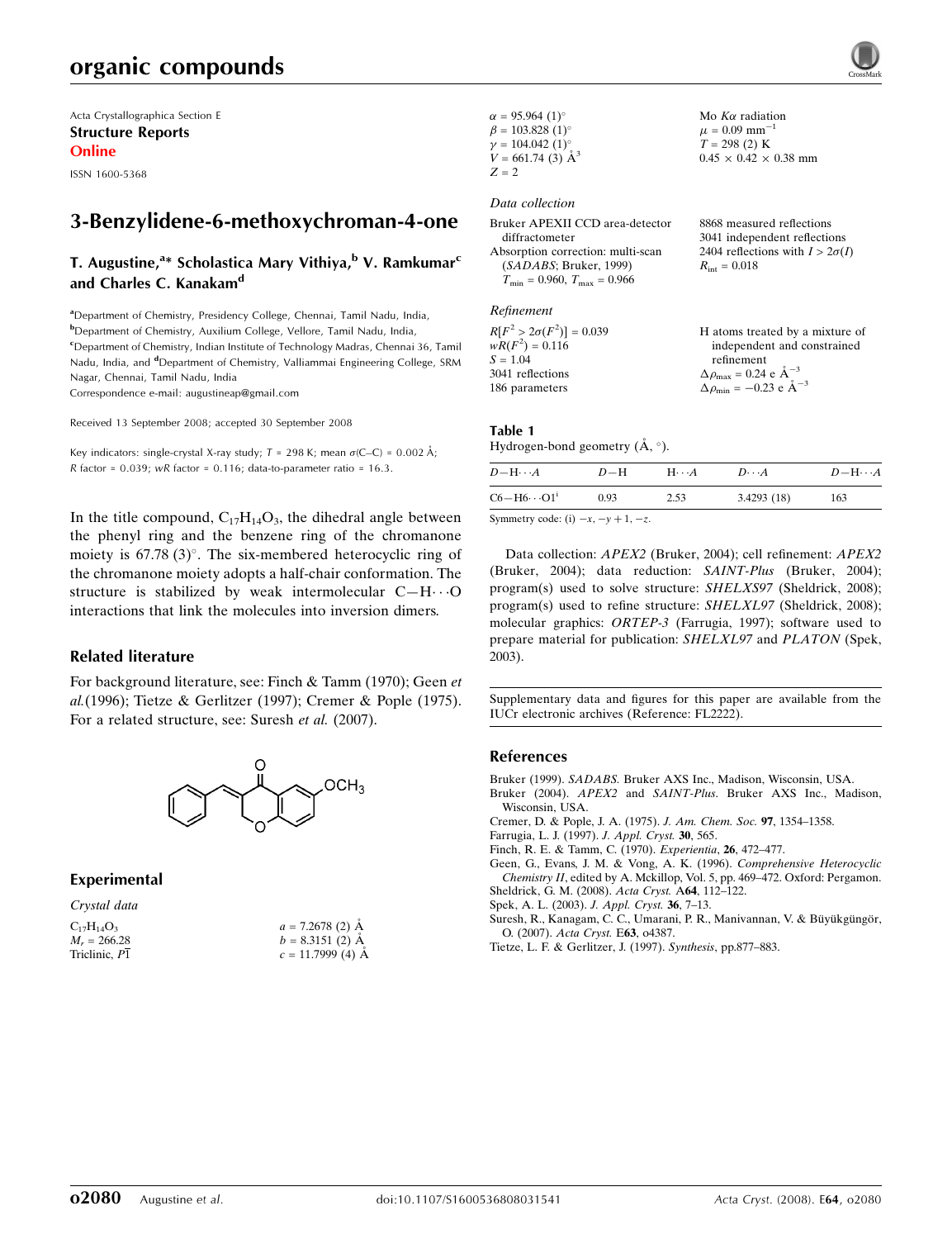# **supporting information**

*Acta Cryst.* (2008). E**64**, o2080 [doi:10.1107/S1600536808031541]

## **3-Benzylidene-6-methoxychroman-4-one**

## **T. Augustine, Scholastica Mary Vithiya, V. Ramkumar and Charles C. Kanakam**

## **S1. Comment**

The chroman-4-one (2,3-dihydro-4-oxo-4*H*-1-benzopyran) ring system occupies an important position among oxygen heterocyclics and features in a wide variety of compounds of biological and medicinal interest (Finch & Tamm, 1970). Many biologically active natural products containing a chroman ring system have been synthesized *via* 2-substituted chroman-4-one intermediates including alpha-tocopherol (vitamin E) (Geen *et al.*, 1996). 3-arylidene-4-chromanones have also been isolated as natural products belonging to the class of compounds called homoisoflavonoids(Tietze & Gerlitzer, 1997).

The geometric parameters in the title compound agree with values reported for a similar structure (Suresh *et al.*, 2007). The dihedral angle between the benzene ring of the chromanone moiety and the phenyl ring is 67.78 (3)°. The Chromanone moiety is fused with a six membered heterocyclic ring and the study of torsion angles, asymmetry parameters and least-square plane calculations shows that the chromanone adopts a half chair conformation with a deviation of C14 from the C8/C9/C15/C16/O2 plane by 0.616 (4) Å,  $Q_2$ = 0.4053 (14) Å,  $Q_3$ = -0.2052 (13)Å, and  $Q_T=0.4543$  (14)Å (Cremer &Pople, (1975). The structure is stabilized by weak intermolecular C—H…O interaction that link the molecules into pairs around a center (Table 1). No other short intermolecular interactions were found.

## **S2. Experimental**

Methyl-(2*Z*)-2-bromo methyl-3-aryl prop-2-enoate (0.006 mole, 1.53 g) was treated with 4-methoxy phenol (0.006 mole, 0.9 ml) in the presence of potassium carbonate in acetone at reflux temperature for 3 hrs. The pure ester, 3-aryl-2-(4 methoxy)-phenoxymethylprop-2-enoate was obtained after purifying it using silica gel and column chromatography (3% ethyl acetate - hexane). Hydrolysis of this ester was carried out with KOH in aqueous 1,4–dioxane at room temperature. The reaction mixture was acidified and the precipitated acid was purified by recrystalization. Finally the acid was treated with triflouroacetic anhydride and the reaction mixture was refluxed in dichloro- methane for 1 hr. It was further purified by column chromatography (silica gel-3% ethyl acetate - hexane) and the crystals used for data collection were obtained by slow evaporation from methanol.

## **S3. Refinement**

H atoms were positioned geometrically and refined using riding model,with C—H = 0.93 Å and  $U_{iso}(H) = 1.2U_{eq}(C)$  for aromatic C—H, C—H = 0.97 Å and  $U_{iso}(H) = 1.2U_{eq}(C)$  for CH2, C—H = 0.96 Å and  $U_{iso}(H) = 1.5U_{iso}(C)$  for CH3.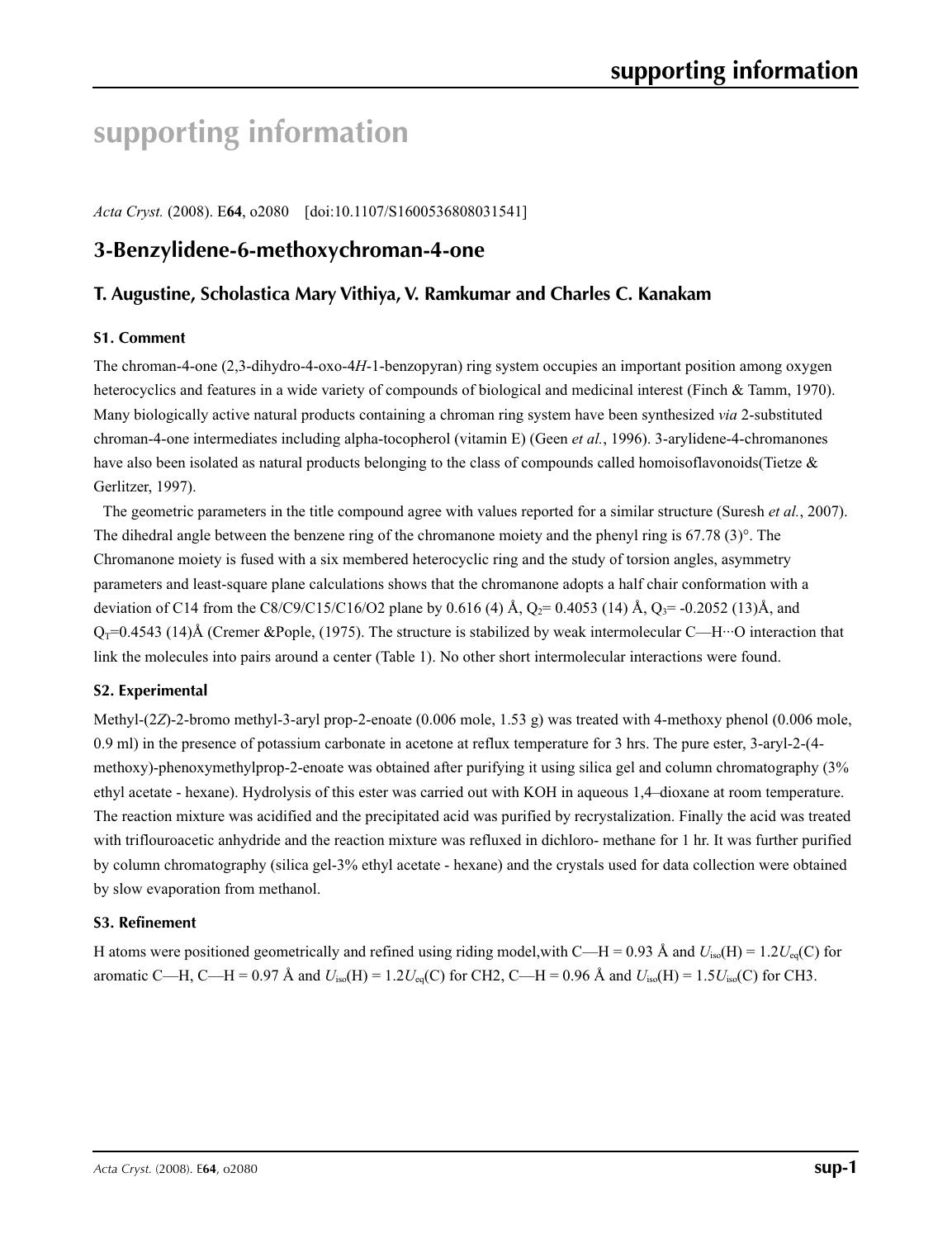

## **Figure 1**

*ORTEP* of the molecule with atoms represented as 30% probability ellipsoids.

#### **3-Benzylidene-6-methoxychroman-4-one**

*Crystal data*

 $C_{17}H_{14}O_3$  $M_r = 266.28$ Triclinic, *P*1 Hall symbol: -p 1  $a = 7.2678(2)$  Å  $b = 8.3151(2)$  Å  $c = 11.7999(4)$  Å  $\alpha$  = 95.964 (1)<sup>o</sup>  $\beta$  = 103.828 (1)<sup>o</sup>  $\gamma = 104.042$  (1)<sup>o</sup>  $V = 661.74(3)$  Å<sup>3</sup>

## *Data collection*

| Bruker APEXII CCD area-detector          |
|------------------------------------------|
| diffractometer                           |
| Radiation source: fine-focus sealed tube |
| Graphite monochromator                   |
| $\varphi$ and $\omega$ scans             |
| Absorption correction: multi-scan        |
| (SADABS; Bruker, 1999)                   |
| $T_{\min}$ = 0.960, $T_{\max}$ = 0.966   |

## *Refinement*

Refinement on *F*<sup>2</sup> Least-squares matrix: full *R*[ $F^2 > 2\sigma(F^2)$ ] = 0.039  $wR(F^2) = 0.116$  $S = 1.04$ 3041 reflections 186 parameters 0 restraints Primary atom site location: structure-invariant direct methods

*Z* = 2  $F(000) = 280$  $D_x = 1.336$  Mg m<sup>-3</sup> Mo *Kα* radiation,  $\lambda = 0.71073$  Å Cell parameters from 4851 reflections  $\theta$  = 2.6–28.3°  $\mu$  = 0.09 mm<sup>-1</sup>  $T = 298 \text{ K}$ Block, colourless  $0.45 \times 0.42 \times 0.38$  mm

8868 measured reflections 3041 independent reflections 2404 reflections with  $I > 2\sigma(I)$  $R_{\text{int}} = 0.018$  $\theta_{\text{max}} = 28.3^{\circ}, \theta_{\text{min}} = 2.6^{\circ}$  $h = -8 \rightarrow 9$  $k = -10 \rightarrow 11$ *l* = −15→15

Secondary atom site location: difference Fourier map Hydrogen site location: inferred from neighbouring sites H atoms treated by a mixture of independent and constrained refinement  $w = 1/[\sigma^2 (F_o^2) + (0.0554P)^2 + 0.1403P]$ where  $P = (F_o^2 + 2F_c^2)/3$  $(\Delta/\sigma)_{\text{max}}$  < 0.001  $\Delta\rho_{\rm max}$  = 0.25 e Å<sup>-3</sup> Δ*ρ*min = −0.23 e Å−3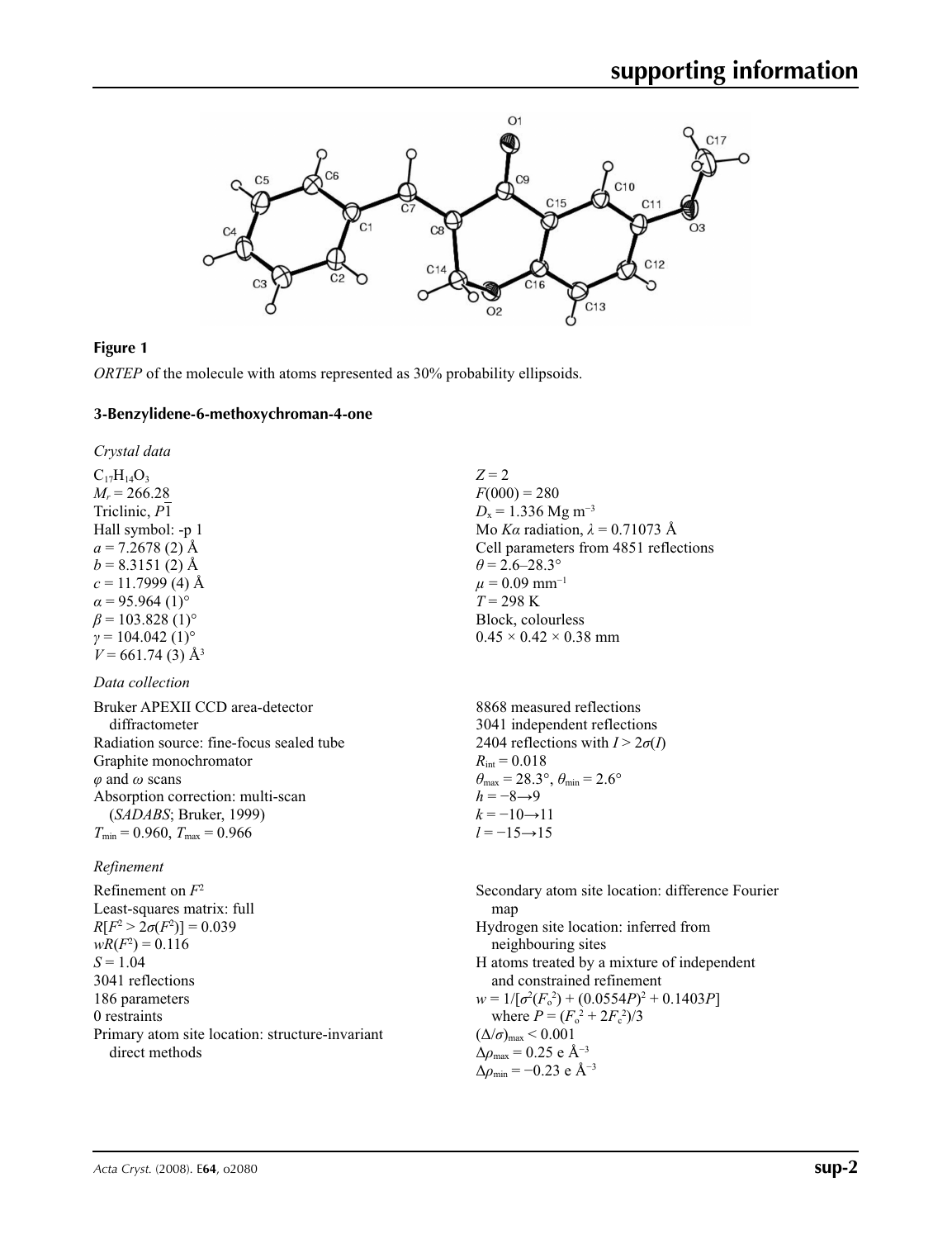## *Special details*

**Geometry**. All e.s.d.'s (except the e.s.d. in the dihedral angle between two l.s. planes) are estimated using the full covariance matrix. The cell e.s.d.'s are taken into account individually in the estimation of e.s.d.'s in distances, angles and torsion angles; correlations between e.s.d.'s in cell parameters are only used when they are defined by crystal symmetry. An approximate (isotropic) treatment of cell e.s.d.'s is used for estimating e.s.d.'s involving l.s. planes. **Refinement**. Refinement of  $F^2$  against ALL reflections. The weighted *R*-factor wR and goodness of fit *S* are based on *F*<sup>2</sup> , conventional *R*-factors *R* are based on  $F$ , with  $F$  set to zero for negative  $F^2$ . The threshold expression of  $F^2 > \sigma(F^2)$  is used only for calculating *R*-factors(gt) *etc*. and is not relevant to the choice of reflections for refinement. *R*-factors based on *F*<sup>2</sup> are statistically about twice as large as those based on *F*, and *R*factors based on ALL data will be even larger.

|                   | $\boldsymbol{x}$ | $\mathcal{Y}$ | $\boldsymbol{Z}$ | $U_{\rm iso}$ */ $U_{\rm eq}$ |
|-------------------|------------------|---------------|------------------|-------------------------------|
| C1                | $-0.38800(18)$   | 0.42099(15)   | 0.12980(11)      | 0.0357(3)                     |
| C2                | $-0.49675(19)$   | 0.45875(16)   | 0.20631(12)      | 0.0413(3)                     |
| H2                | $-0.4480$        | 0.5584        | 0.2610           | $0.050*$                      |
| C <sub>3</sub>    | $-0.6764(2)$     | 0.34969(18)   | 0.20189(13)      | 0.0469(3)                     |
| H <sub>3</sub>    | $-0.7484$        | 0.3771        | 0.2527           | $0.056*$                      |
| C4                | $-0.7491(2)$     | 0.20056(18)   | 0.12250(14)      | 0.0499(3)                     |
| H <sub>4</sub>    | $-0.8689$        | 0.1265        | 0.1205           | $0.060*$                      |
| C <sub>5</sub>    | $-0.6433(2)$     | 0.16181(18)   | 0.04615(13)      | 0.0526(4)                     |
| H <sub>5</sub>    | $-0.6916$        | 0.0606        | $-0.0069$        | $0.063*$                      |
| C6                | $-0.4668(2)$     | 0.27146(17)   | 0.04756(12)      | 0.0448(3)                     |
| H <sub>6</sub>    | $-0.3995$        | 0.2458        | $-0.0066$        | $0.054*$                      |
| C7                | $-0.19833(18)$   | 0.53387(16)   | 0.12988(12)      | 0.0384(3)                     |
| $\rm{C}8$         | $-0.04981(18)$   | 0.62292(15)   | 0.22311(11)      | 0.0366(3)                     |
| C9                | 0.12813(18)      | 0.73207(16)   | 0.20106(11)      | 0.0375(3)                     |
| C10               | 0.47891(18)      | 0.89529(15)   | 0.29540(11)      | 0.0370(3)                     |
| H10               | 0.4781           | 0.9476        | 0.2294           | $0.044*$                      |
| C11               | 0.64996(18)      | 0.92856(15)   | 0.38626(11)      | 0.0390(3)                     |
| C12               | 0.65136(19)      | 0.84577(17)   | 0.48305(12)      | 0.0439(3)                     |
| H12               | 0.7679           | 0.8659        | 0.5429           | $0.053*$                      |
| C13               | 0.4833(2)        | 0.73495(18)   | 0.49135(12)      | 0.0439(3)                     |
| H13               | 0.4862           | 0.6800        | 0.5562           | $0.053*$                      |
| C14               | $-0.03927(19)$   | 0.62083(18)   | 0.35174(11)      | 0.0427(3)                     |
| H <sub>14</sub> A | $-0.0509$        | 0.7271        | 0.3874           | $0.051*$                      |
| H14B              | $-0.1486$        | 0.5319        | 0.3584           | $0.051*$                      |
| C15               | 0.30664(17)      | 0.78222(14)   | 0.30322(10)      | 0.0336(3)                     |
| C16               | 0.30814(18)      | 0.70497(15)   | 0.40210(11)      | 0.0362(3)                     |
| C17               | 0.8268(3)        | 1.1358(3)     | 0.29888(18)      | 0.0764(6)                     |
| H17A              | 0.8124           | 1.0644        | 0.2261           | $0.115*$                      |
| H17B              | 0.9493           | 1.2225        | 0.3186           | $0.115*$                      |
| H17C              | 0.7195           | 1.1861        | 0.2896           | $0.115*$                      |
| O <sub>1</sub>    | 0.13097(14)      | 0.77364(14)   | 0.10531(9)       | 0.0566(3)                     |

*Fractional atomic coordinates and isotropic or equivalent isotropic displacement parameters (Å<sup>2</sup>)*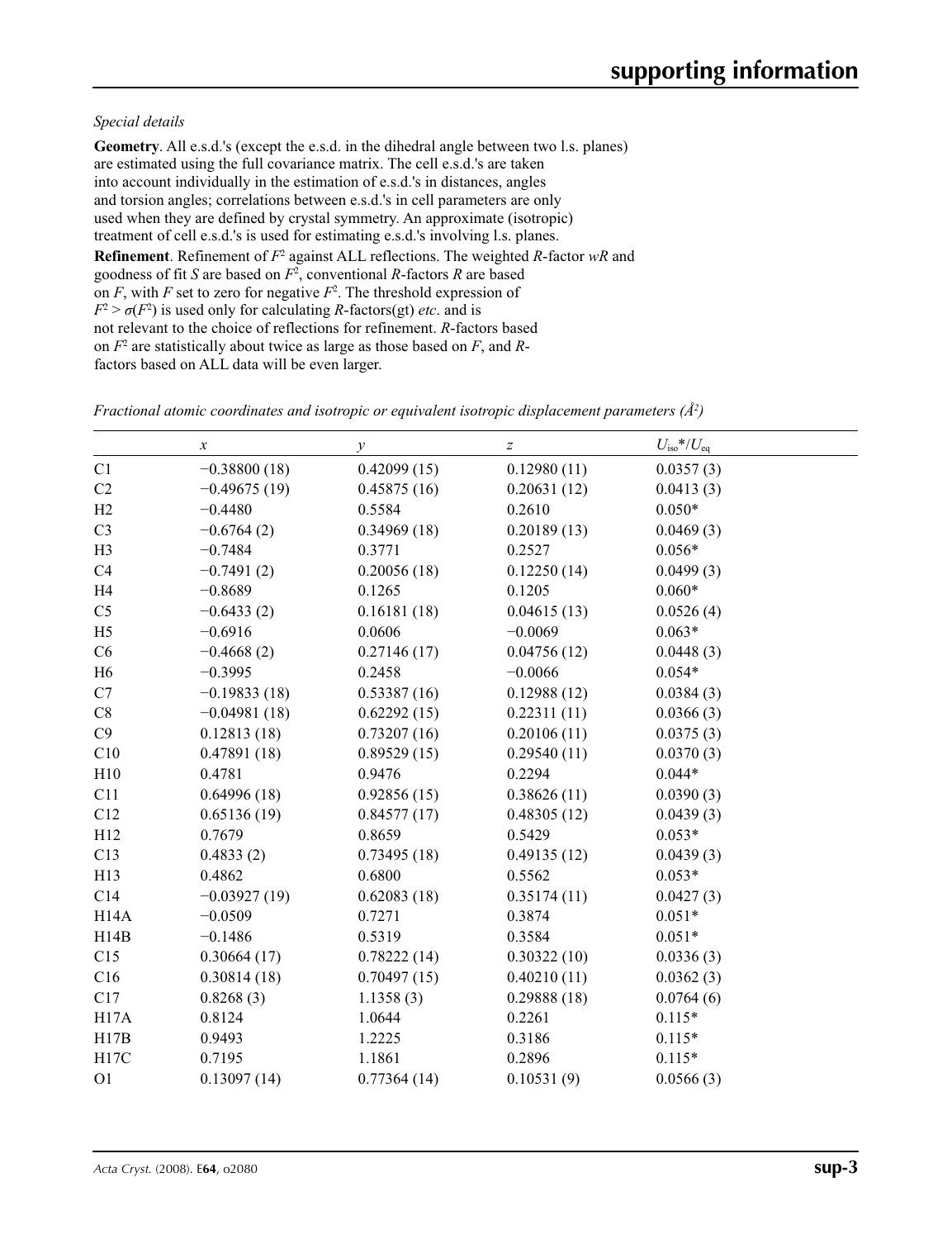# **supporting information**

| O <sub>2</sub> | 0.14409(13) | 0.59397(12) | 0.41471(8) | 0.0454(2)    |
|----------------|-------------|-------------|------------|--------------|
| O <sub>3</sub> | 0.82540(14) | 1.03993(13) | 0.38987(9) | 0.0540(3)    |
| H7             | $-0.175(2)$ | 0.5435(19)  | 0.0546(15) | $0.051(4)^*$ |

*Atomic displacement parameters (Å2 )*

|                | $U^{11}$  | $U^{22}$   | $\mathcal{L}^{\beta 3}$ | $U^{12}$     | $U^{13}$     | $U^{23}$     |
|----------------|-----------|------------|-------------------------|--------------|--------------|--------------|
| C1             | 0.0311(6) | 0.0373(6)  | 0.0357(6)               | 0.0073(5)    | 0.0046(5)    | 0.0092(5)    |
| C <sub>2</sub> | 0.0344(6) | 0.0382(6)  | 0.0475(7)               | 0.0079(5)    | 0.0088(5)    | 0.0016(5)    |
| C <sub>3</sub> | 0.0365(7) | 0.0516(8)  | 0.0538(8)               | 0.0108(6)    | 0.0158(6)    | 0.0100(6)    |
| C <sub>4</sub> | 0.0349(7) | 0.0470(7)  | 0.0587(9)               | $-0.0018(6)$ | 0.0082(6)    | 0.0122(6)    |
| C <sub>5</sub> | 0.0497(8) | 0.0431(7)  | 0.0504(8)               | $-0.0009(6)$ | 0.0048(6)    | $-0.0030(6)$ |
| C <sub>6</sub> | 0.0426(7) | 0.0480(7)  | 0.0384(7)               | 0.0072(6)    | 0.0091(5)    | 0.0016(5)    |
| C7             | 0.0339(6) | 0.0423(6)  | 0.0378(6)               | 0.0081(5)    | 0.0092(5)    | 0.0087(5)    |
| C8             | 0.0310(6) | 0.0403(6)  | 0.0380(6)               | 0.0084(5)    | 0.0097(5)    | 0.0074(5)    |
| C9             | 0.0321(6) | 0.0423(6)  | 0.0353(6)               | 0.0069(5)    | 0.0071(5)    | 0.0079(5)    |
| C10            | 0.0331(6) | 0.0381(6)  | 0.0375(6)               | 0.0086(5)    | 0.0064(5)    | 0.0066(5)    |
| C11            | 0.0297(6) | 0.0386(6)  | 0.0444(7)               | 0.0081(5)    | 0.0059(5)    | 0.0025(5)    |
| C12            | 0.0347(7) | 0.0539(8)  | 0.0385(7)               | 0.0150(6)    | 0.0006(5)    | 0.0039(6)    |
| C13            | 0.0413(7) | 0.0551(8)  | 0.0352(6)               | 0.0154(6)    | 0.0067(5)    | 0.0111(5)    |
| C14            | 0.0321(6) | 0.0548(8)  | 0.0392(7)               | 0.0076(6)    | 0.0114(5)    | 0.0059(6)    |
| C15            | 0.0298(6) | 0.0357(6)  | 0.0334(6)               | 0.0087(5)    | 0.0067(5)    | 0.0032(4)    |
| C16            | 0.0334(6) | 0.0401(6)  | 0.0349(6)               | 0.0101(5)    | 0.0100(5)    | 0.0047(5)    |
| C17            | 0.0437(9) | 0.0871(13) | 0.0821(13)              | $-0.0091(9)$ | 0.0049(8)    | 0.0372(10)   |
| O <sub>1</sub> | 0.0392(5) | 0.0764(7)  | 0.0416(5)               | $-0.0049(5)$ | 0.0035(4)    | 0.0223(5)    |
| O <sub>2</sub> | 0.0369(5) | 0.0580(6)  | 0.0403(5)               | 0.0077(4)    | 0.0104(4)    | 0.0173(4)    |
| O <sub>3</sub> | 0.0305(5) | 0.0574(6)  | 0.0614(6)               | $-0.0006(4)$ | $-0.0003(4)$ | 0.0152(5)    |

*Geometric parameters (Å, º)*

| $C1-C2$    | 1.3932(18) | $C10 - C11$  | 1.3805(17) |
|------------|------------|--------------|------------|
| $C1-C6$    | 1.3978(17) | $C10 - C15$  | 1.4007(17) |
| $C1 - C7$  | 1.4671(17) | $C10 - H10$  | 0.9300     |
| $C2-C3$    | 1.3830(19) | $C11 - 03$   | 1.3704(15) |
| $C2-H2$    | 0.9300     | $C11 - C12$  | 1.3927(19) |
| $C3-C4$    | 1.378(2)   | $C12 - C13$  | 1.371(2)   |
| $C3-H3$    | 0.9300     | $Cl2-H12$    | 0.9300     |
| $C4 - C5$  | 1.377(2)   | $C13 - C16$  | 1.3938(17) |
| $C4 - H4$  | 0.9300     | $C13 - H13$  | 0.9300     |
| $C5-C6$    | 1.377(2)   | $C14 - 02$   | 1.4434(16) |
| $C5 - H5$  | 0.9300     | $C14 - H14A$ | 0.9700     |
| $C6 - H6$  | 0.9300     | $C14 - H14B$ | 0.9700     |
| $C7-C8$    | 1.3412(17) | $C15 - C16$  | 1.3883(17) |
| $C7 - H7$  | 0.950(16)  | $C16 - 02$   | 1.3693(15) |
| $C8-C9$    | 1.4846(18) | $C17 - 03$   | 1.403(2)   |
| $C8 - C14$ | 1.5036(18) | $C17 - H17A$ | 0.9600     |
| $C9 - 01$  | 1.2187(15) | $C17 - H17B$ | 0.9600     |
| $C9 - C15$ | 1.4818(16) | $C17 - H17C$ | 0.9600     |
|            |            |              |            |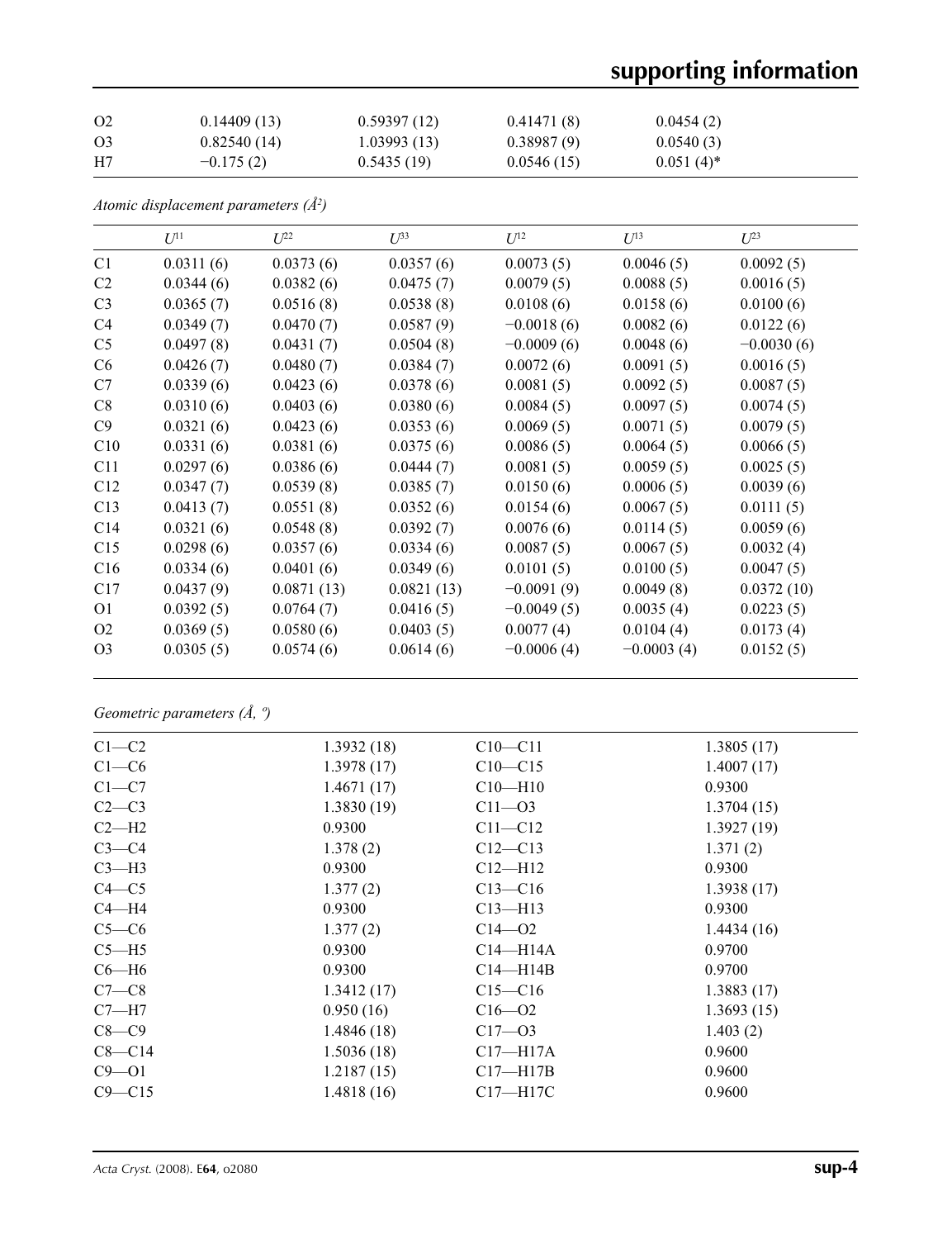| $C2-C1-C6$           | 118.20(12)    | $O3 - Cl1 - Cl0$       | 124.75(12)    |
|----------------------|---------------|------------------------|---------------|
| $C2-C1-C7$           | 122.70(11)    | $O3 - Cl1 - Cl2$       | 115.45(11)    |
| $C6-C1-C7$           | 119.07(12)    | $C10-C11-C12$          | 119.80(12)    |
| $C3-C2-C1$           | 120.72(12)    | $C13 - C12 - C11$      | 120.93(12)    |
| $C3-C2-H2$           | 119.6         | $C13 - C12 - H12$      | 119.5         |
| $C1-C2-H2$           | 119.6         | $C11 - C12 - H12$      | 119.5         |
| $C4-C3-C2$           | 120.26(13)    | $C12-C13-C16$          | 119.70(12)    |
| $C4-C3-H3$           | 119.9         | $C12-C13-H13$          | 120.1         |
| $C2-C3-H3$           | 119.9         | $C16-C13-H13$          | 120.1         |
| $C5-C4-C3$           | 119.63(13)    | $O2 - C14 - C8$        | 111.15(10)    |
| $C5-C4-H4$           | 120.2         | $O2 - C14 - H14A$      | 109.4         |
| $C3-C4-H4$           | 120.2         | $C8-C14-H14A$          | 109.4         |
| $C6-C5-C4$           | 120.64(13)    | $O2 - C14 - H14B$      | 109.4         |
| $C6-C5-H5$           | 119.7         | $C8-C14-H14B$          | 109.4         |
| $C4-C5-H5$           | 119.7         | H14A-C14-H14B          | 108.0         |
| $C5-C6-C1$           | 120.49(13)    | $C16-C15-C10$          | 120.07(11)    |
| $C5-C6-H6$           | 119.8         | $C16-C15-C9$           | 119.69(11)    |
| $C1-C6-H6$           | 119.8         | $C10-C15-C9$           | 119.96(11)    |
| $C8-C7-C1$           | 128.33(12)    | $O2 - C16 - C15$       | 122.60(11)    |
| $C8-C7-H7$           | 115.3(9)      | $O2-C16-C13$           | 117.53(11)    |
| $C1-C7-H7$           | 116.4(9)      | $C15-C16-C13$          | 119.83(12)    |
| $C7 - C8 - C9$       | 118.66(11)    | O3-C17-H17A            | 109.5         |
| $C7-C8-C14$          | 126.65(12)    | O3-C17-H17B            | 109.5         |
| $C9 - C8 - C14$      | 114.65(10)    | H17A-C17-H17B          | 109.5         |
| $O1 - C9 - C15$      | 121.81(11)    | O3-C17-H17C            | 109.5         |
| $O1 - C9 - C8$       | 123.09(11)    | H17A-C17-H17C          | 109.5         |
| $C15-C9-C8$          | 115.06(11)    | H17B-C17-H17C          | 109.5         |
| $C11 - C10 - C15$    | 119.58(12)    | $C16 - 02 - C14$       | 113.85(10)    |
| $C11 - C10 - H10$    | 120.2         | $C11 - 03 - C17$       | 117.35(11)    |
| $C15 - C10 - H10$    | 120.2         |                        |               |
| $C6-C1-C2-C3$        | 0.93(19)      | $C11-C12-C13-C16$      | $-0.3(2)$     |
| $C7 - C1 - C2 - C3$  | 179.01(12)    | $C7-C8-C14-02$         | 129.37(13)    |
| $C1 - C2 - C3 - C4$  | 0.9(2)        | $C9 - C8 - C14 - O2$   | $-48.50(15)$  |
| $C2 - C3 - C4 - C5$  | $-1.0(2)$     | $C11-C10-C15-C16$      | 0.33(18)      |
| $C3 - C4 - C5 - C6$  | $-0.7(2)$     | $C11-C10-C15-C9$       | $-173.63(11)$ |
| $C4 - C5 - C6 - C1$  | 2.6(2)        | $O1 - C9 - C15 - C16$  | $-166.84(12)$ |
| $C2 - C1 - C6 - C5$  | $-2.7(2)$     | $C8-C9-C15-C16$        | 10.83(17)     |
| $C7 - C1 - C6 - C5$  | 179.18 (12)   | $O1 - C9 - C15 - C10$  | 7.14(19)      |
| $C2-C1-C7-C8$        | 41.2(2)       | $C8-C9-C15-C10$        | $-175.19(10)$ |
| $C6-C1-C7-C8$        | $-140.74(14)$ | $C10-C15-C16-O2$       | 179.75(11)    |
| $C1 - C7 - C8 - C9$  | $-178.86(12)$ | $C9 - C15 - C16 - O2$  | $-6.28(18)$   |
| $C1 - C7 - C8 - C14$ | 3.3(2)        | $C10-C15-C16-C13$      | $-2.59(18)$   |
| $C7 - C8 - C9 - 01$  | 16.3(2)       | $C9 - C15 - C16 - C13$ | 171.39(11)    |
| $C14-C8-C9-O1$       | $-165.66(13)$ | $C12-C13-C16-O2$       | $-179.65(11)$ |
| $C7-C8-C9-C15$       | $-161.35(11)$ | $C12-C13-C16-C15$      | 2.57(19)      |
| $C14-C8-C9-C15$      | 16.71(16)     | $C15-C16-O2-C14$       | $-27.22(16)$  |